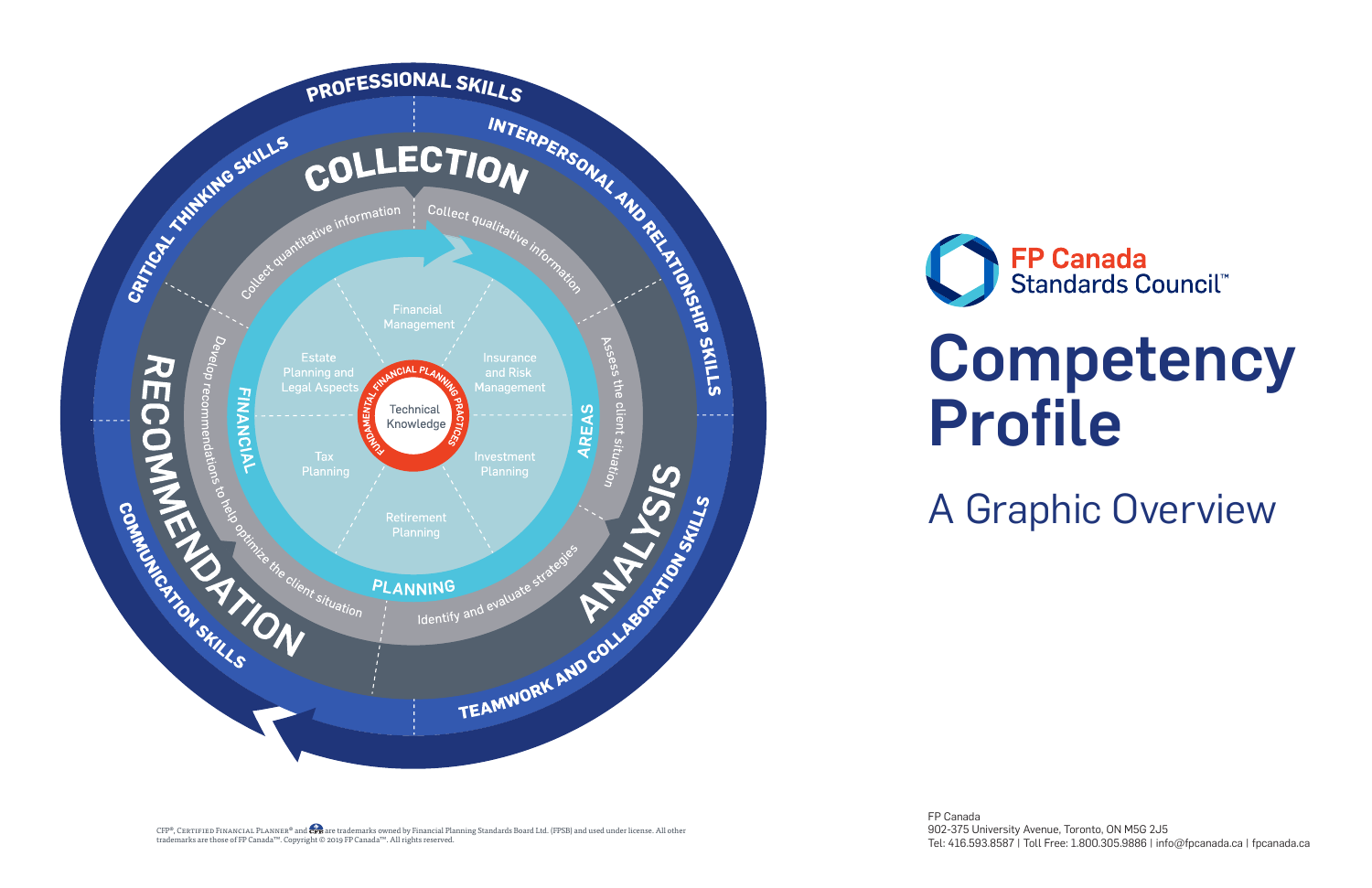FINANCIAL PLANNING AREAS

FINANCIAL PLANNING AREAS

|                                    |                               | <b>Collection</b><br>Gathers and prepares the client's information                                                                                                                                                                                                                                                                                                                                                                                                                                                                                                                         |                                                                                                                                                                                                                                                                                                                                                                                               | $\overline{\phantom{a}}$                                                                                                                                                                                                                                                                                                                                                                                                                                                                                                            | <b>Analysis</b><br>Assesses the client's situation and identifies<br>and evaluates appropriate strategies                                                                                                                                                                                                                                                                                                                                                                                                                                                                                               |                                                                                                                                                                                                                                                                                                                                                                                                                  | Lp.                                                                                                                                                                                                                                                                                                             | <b>Recommendation</b><br>Develops recommendations to help<br>optimize the client's situation                                                                                                                        |
|------------------------------------|-------------------------------|--------------------------------------------------------------------------------------------------------------------------------------------------------------------------------------------------------------------------------------------------------------------------------------------------------------------------------------------------------------------------------------------------------------------------------------------------------------------------------------------------------------------------------------------------------------------------------------------|-----------------------------------------------------------------------------------------------------------------------------------------------------------------------------------------------------------------------------------------------------------------------------------------------------------------------------------------------------------------------------------------------|-------------------------------------------------------------------------------------------------------------------------------------------------------------------------------------------------------------------------------------------------------------------------------------------------------------------------------------------------------------------------------------------------------------------------------------------------------------------------------------------------------------------------------------|---------------------------------------------------------------------------------------------------------------------------------------------------------------------------------------------------------------------------------------------------------------------------------------------------------------------------------------------------------------------------------------------------------------------------------------------------------------------------------------------------------------------------------------------------------------------------------------------------------|------------------------------------------------------------------------------------------------------------------------------------------------------------------------------------------------------------------------------------------------------------------------------------------------------------------------------------------------------------------------------------------------------------------|-----------------------------------------------------------------------------------------------------------------------------------------------------------------------------------------------------------------------------------------------------------------------------------------------------------------|---------------------------------------------------------------------------------------------------------------------------------------------------------------------------------------------------------------------|
| FINANCIAL<br>PLANNING<br>PRACTICES |                               | Identifies client's objectives, needs, values, and expectations that have financial implications<br>1.001<br>Determines client's comfort with financial planning assumptions<br>1.002<br>1.003<br>Identifies information and documentation required to prepare the financial plan<br>Identifies client's legal issues that affect the financial plan<br>1.004<br>Determines client's level of financial sophistication<br>1.005<br>Identifies material changes in client's personal and financial situation<br>1.006<br>1.007<br>Determines completeness of information to enable analysis |                                                                                                                                                                                                                                                                                                                                                                                               | Analyzes collected information to prioritize the financial planning areas<br>2.001<br>$\frac{1}{2}$ 2.002 Considers interrelationships among financial planning areas<br>Assesses opportunities and constraints across financial planning areas<br>2.003<br>Considers impact of economic, political and regulatory environments<br>2.004<br>Assesses costs and benefits of competing alternatives across financial planning areas<br>2.005<br>Measures the progress toward achievement of objectives of the financial plan<br>2.006 |                                                                                                                                                                                                                                                                                                                                                                                                                                                                                                                                                                                                         | 3.004                                                                                                                                                                                                                                                                                                                                                                                                            | Prioritizes recommendations from the financial<br>planning areas to optimize the client's situation<br>Recommends steps to implement the<br>financial plan<br>Determines other professionals required to<br>assist in implementation of the financial plan<br>Determines necessity to revise the financial plan |                                                                                                                                                                                                                     |
|                                    |                               | <b>ELEMENTS OF COMPETENCY</b>                                                                                                                                                                                                                                                                                                                                                                                                                                                                                                                                                              |                                                                                                                                                                                                                                                                                                                                                                                               |                                                                                                                                                                                                                                                                                                                                                                                                                                                                                                                                     |                                                                                                                                                                                                                                                                                                                                                                                                                                                                                                                                                                                                         |                                                                                                                                                                                                                                                                                                                                                                                                                  |                                                                                                                                                                                                                                                                                                                 |                                                                                                                                                                                                                     |
|                                    |                               | <b>Gathers and prepares</b><br>quantitative information                                                                                                                                                                                                                                                                                                                                                                                                                                                                                                                                    | 1.2 Gathers qualitative information                                                                                                                                                                                                                                                                                                                                                           | 2.1                                                                                                                                                                                                                                                                                                                                                                                                                                                                                                                                 | Assesses the client's situation                                                                                                                                                                                                                                                                                                                                                                                                                                                                                                                                                                         | 2.2 Considers and evaluates strategies                                                                                                                                                                                                                                                                                                                                                                           | 3.1                                                                                                                                                                                                                                                                                                             | Develops recommendations to help<br>optimize the client's situation                                                                                                                                                 |
|                                    |                               | 1.101 Collects information regarding client's<br>assets and liabilities<br>1.102 Collects information regarding client's<br>current and projected cash flow<br>1.103 Prepares statements of client's net worth<br>and cash flow                                                                                                                                                                                                                                                                                                                                                            | : 1.201 Determines client's experience, attitudes,<br>biases, and objectives regarding saving<br>and spending<br>$\frac{1}{2}$ 1.202 Determines client's experience, attitudes,<br>biases, and objectives regarding credit<br>and debt<br>1.203 Determines client's desired lifestyle                                                                                                         |                                                                                                                                                                                                                                                                                                                                                                                                                                                                                                                                     | 2.101 Determines characteristics of client's<br>assets and liabilities<br>2.102 Determines whether client is living within<br>financial means<br>2.103 Determines client's capacity to sustain<br>an emergency situation<br>2.104 Calculates amount required to meet<br>financial management objectives<br>2.105 Identifies conflicting demands on current<br>and projected cash flow                                                                                                                                                                                                                   | 2.201 Considers potential cash flow strategies<br>2.202 Considers potential credit and debt management<br>strategies<br>2.203 Considers potential savings strategies<br>2.204 Assesses impact of potential changes in income<br>and expenses<br>2.205 Evaluates advantages and disadvantages of<br>each financial management strategy<br>2.206 Prioritizes client's financial management<br>objectives and needs |                                                                                                                                                                                                                                                                                                                 | 3.101 Formulates financial management strategies<br>3.102 Recommends optimal financial management<br>strategies<br>3.103 Prioritizes steps to assist client in implementing<br>financial management recommendations |
|                                    | <b>INVESTMENT</b><br>PLANNING | 1.104 Collects information regarding client's<br>assets and investment holdings<br>1.105 Prepares a detailed summary of assets and<br>investment holdings<br>1.106 Determines client's current asset allocation<br>1.107 Identifies current and projected asset and<br>investment cash flows<br>1.108 Identifies available contribution room                                                                                                                                                                                                                                               | : 1.204 Determines client's investment experience,<br>attitudes, biases, and objectives<br>$\frac{1}{3}$ 1.205 Determines client's return expectations<br>1.206 Determines client's investment constraints<br>1.207 Determines client's capacity, tolerance, and<br>composure related to investment risk<br>1.208 Determines client's desired degree of<br>involvement in investment planning | 2.110                                                                                                                                                                                                                                                                                                                                                                                                                                                                                                                               | 2.106 Determines characteristics of assets and<br>investment holdings<br>2.107 Determines the implications of acquiring or<br>disposing of assets<br>2.108 Calculates required rate of return to reach<br>client's objectives<br>2.109 Assesses whether investment return<br>expectations are consistent with client's<br>constraints, required rate of return,<br>investment risk capacity, need, tolerance,<br>and composure<br>Assesses whether asset allocation is<br>consistent with client's constraints, required<br>rate of return, investment risk capacity, need,<br>tolerance, and composure | 2.207 Considers potential investment planning strategies<br>2.208 Evaluates advantages and disadvantages of each<br>investment planning strategy<br>2.209 Prioritizes client's investment planning objectives<br>and needs                                                                                                                                                                                       |                                                                                                                                                                                                                                                                                                                 | 3.104 Formulates investment planning strategies<br>3.105 Recommends optimal investment planning<br>strategies<br>3.106 Prioritizes steps to assist client in implementing<br>investment planning recommendations    |
|                                    | ပၤ                            | 1.109 Collects information regarding client's<br>existing insurance coverage<br>1.110 Prepares a detailed summary of existing<br>insurance coverage<br>1.111 Determines resources available to manage risk<br>1.112 Identifies current and potential future<br>financial obligations                                                                                                                                                                                                                                                                                                       | experience, attitudes, biases, and objectives<br>: 1.210 Determines relevant lifestyle factors<br>$\frac{1}{3}$ 1.211 Determines client's personal and family<br>health history                                                                                                                                                                                                               | 2.113                                                                                                                                                                                                                                                                                                                                                                                                                                                                                                                               | 2.111 Determines characteristics of existing<br>insurance coverage<br>2.112 Calculates financial impact of exposure to<br>risk<br>Assesses risk exposure against existing risk<br>management strategies                                                                                                                                                                                                                                                                                                                                                                                                 | 2.210 Considers potential risk management strategies<br>2.211 Assesses the impact of changes to insurance<br>coverage<br>2.212 Evaluates advantages and disadvantages<br>of each risk management strategy<br>2.213 Prioritizes client's risk management objectives<br>and needs                                                                                                                                  |                                                                                                                                                                                                                                                                                                                 | 3.107 Formulates risk management strategies<br>: 3.108 Recommends optimal risk management strategies<br>: 3.109 Prioritizes steps to assist client in implementing<br>risk management recommendations               |

## **FINANCIAL PLANNING FUNCTIONS**

FUNDAMENTAL

**UNDAMENTA** 

| 3.001 | Prioritizes recommendations from the financial<br>planning areas to optimize the client's situation |
|-------|-----------------------------------------------------------------------------------------------------|
| 3.002 | Recommends steps to implement the<br>financial plan                                                 |
| 3.003 | Determines other professionals required to<br>assist in implementation of the financial plan        |
| 3.004 | Determines necessity to revise the financial plar                                                   |